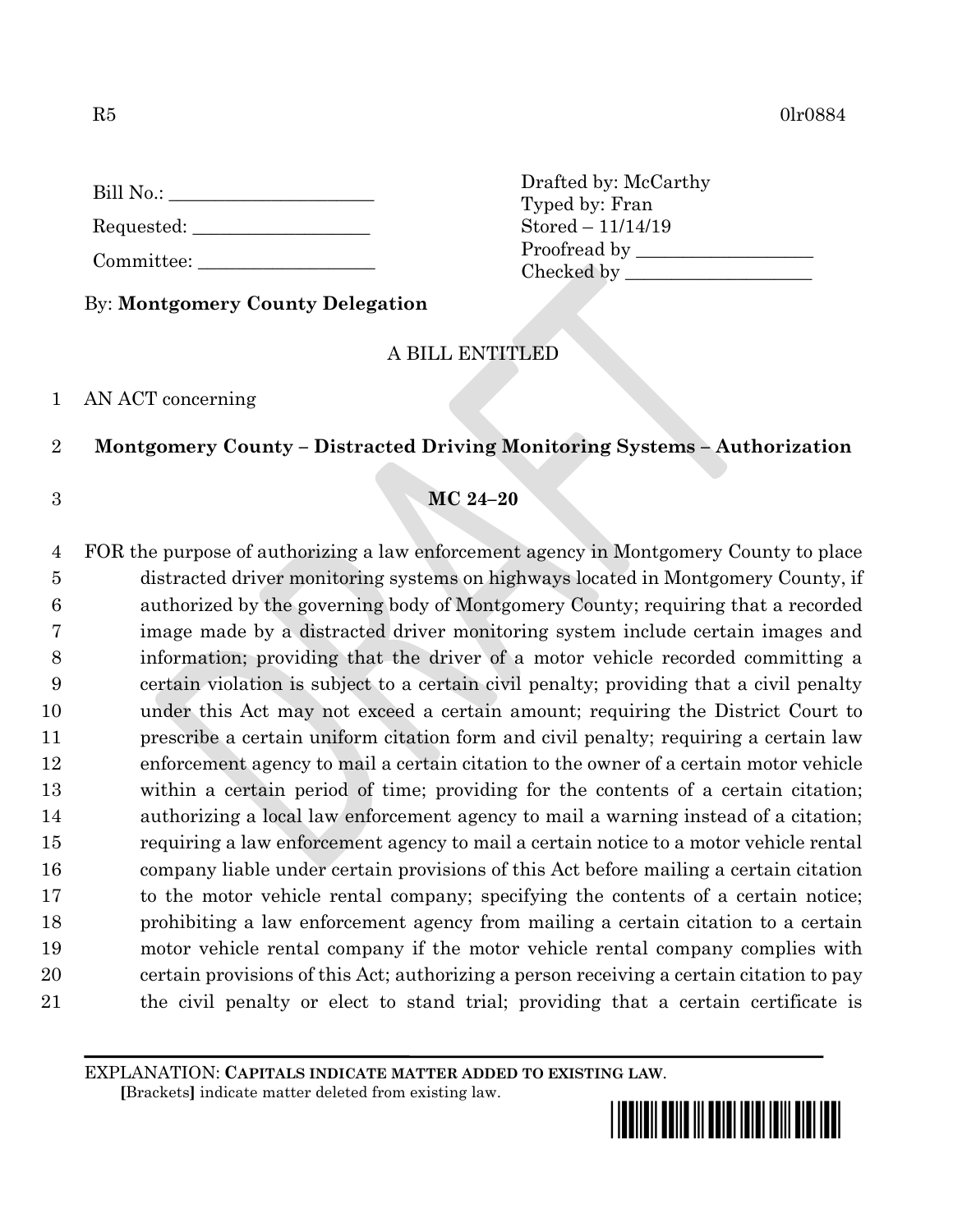admissible as evidence in a proceeding concerning a certain violation; providing that a certain adjudication of liability is based on a preponderance of evidence; establishing certain defenses and requirements for proving the defenses; requiring the District Court to provide certain evidence to a local law enforcement agency under certain circumstances; authorizing a local law enforcement agency to mail a certain notice within a certain time period after receiving certain evidence; authorizing the Motor Vehicle Administration to refuse to register or reregister a motor vehicle or suspend the registration of a motor vehicle under certain circumstances; establishing that a violation for which a civil penalty may be imposed under this Act is not a moving violation for certain purposes and may not be considered for certain insurance purposes; requiring the Chief Judge of the District Court, in consultation with certain local law enforcement agencies, to adopt certain procedures; providing that a proceeding for a certain violation recorded by a distracted driver monitoring system is under the exclusive original jurisdiction of the District Court; providing that a recorded image of a motor vehicle produced by a distracted driver monitoring system is admissible in a certain proceeding under certain circumstances; defining certain terms; providing for the application of this Act; making conforming and stylistic changes; and generally relating to the use of distracted driver monitoring systems to enforce offenses relating to distracted driving.

- BY repealing and reenacting, with amendments,
- Article Courts and Judicial Proceedings
- Section 4–401(13), 7–302(e), and 10–311
- Annotated Code of Maryland
- (2013 Replacement Volume and 2019 Supplement)
- BY repealing and reenacting, without amendments,
- Article Transportation
- Section 21–1124(c), 21–1124.1(b), and 21–1124.2(c) and (d)
- Annotated Code of Maryland
- (2012 Replacement Volume and 2019 Supplement)
- BY adding to
- Article Transportation
- Section 21–1124.4
- Annotated Code of Maryland
- (2012 Replacement Volume and 2019 Supplement)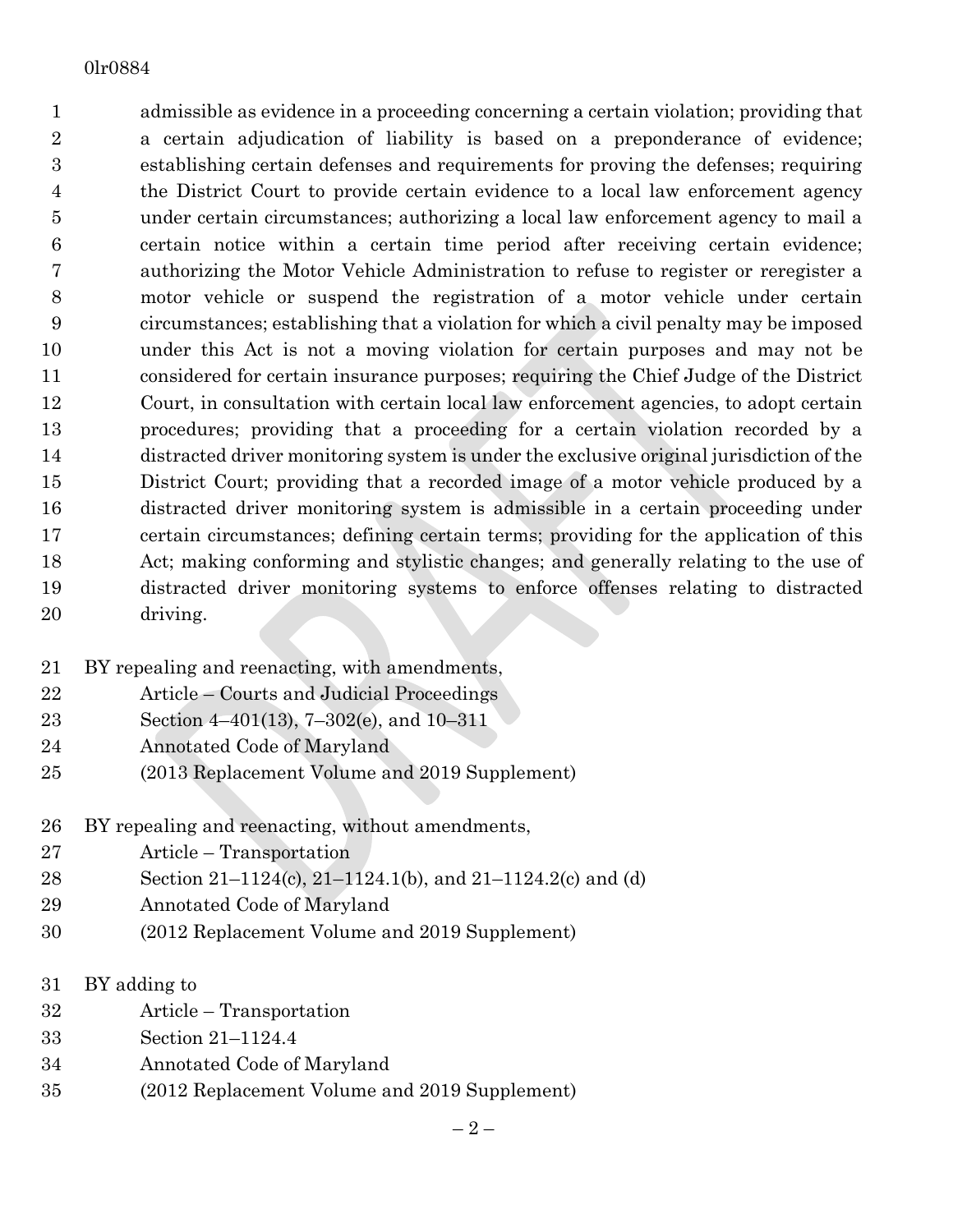– 3 – SECTION 1. BE IT ENACTED BY THE GENERAL ASSEMBLY OF MARYLAND, That the Laws of Maryland read as follows: **Article – Courts and Judicial Proceedings** 4–401. Except as provided in § 4–402 of this subtitle, and subject to the venue provisions of Title 6 of this article, the District Court has exclusive original civil jurisdiction in: (13) A proceeding for a civil infraction under § 21–202.1, § 21–704.1, § 21–706.1, § 21–809, § 21–810, **§ 21–1124.4,** or § 24–111.3 of the Transportation Article or § 10–112 of the Criminal Law Article; 7–302. (e) (1) **(I)** A citation issued pursuant to § 21–202.1, § 21–706.1, § 21–809, § 21–810, **§ 21–1124.4,** or § 24–111.3 of the Transportation Article shall provide that the person receiving the citation may elect to stand trial by notifying the issuing agency of the person's intention to stand trial at least 5 days prior to the date of payment as set forth in the citation. **(II)** On receipt of the notice to stand trial, the agency shall forward to the District Court having venue a copy of the citation and a copy of the notice from the person who received the citation indicating the person's intention to stand trial. **(III)** On receipt thereof, the District Court shall schedule the case for trial and notify the defendant of the trial date under procedures adopted by the Chief Judge of the District Court. (2) **(I)** A citation issued as the result of a vehicle height monitoring system, a traffic control signal monitoring system, **[**or**]** a speed monitoring system, including a work zone speed control system, **OR A DISTRACTED DRIVER MONITORING SYSTEM** controlled by a political subdivision or a school bus monitoring camera shall provide that, in an uncontested case, the penalty shall be paid directly to that political subdivision.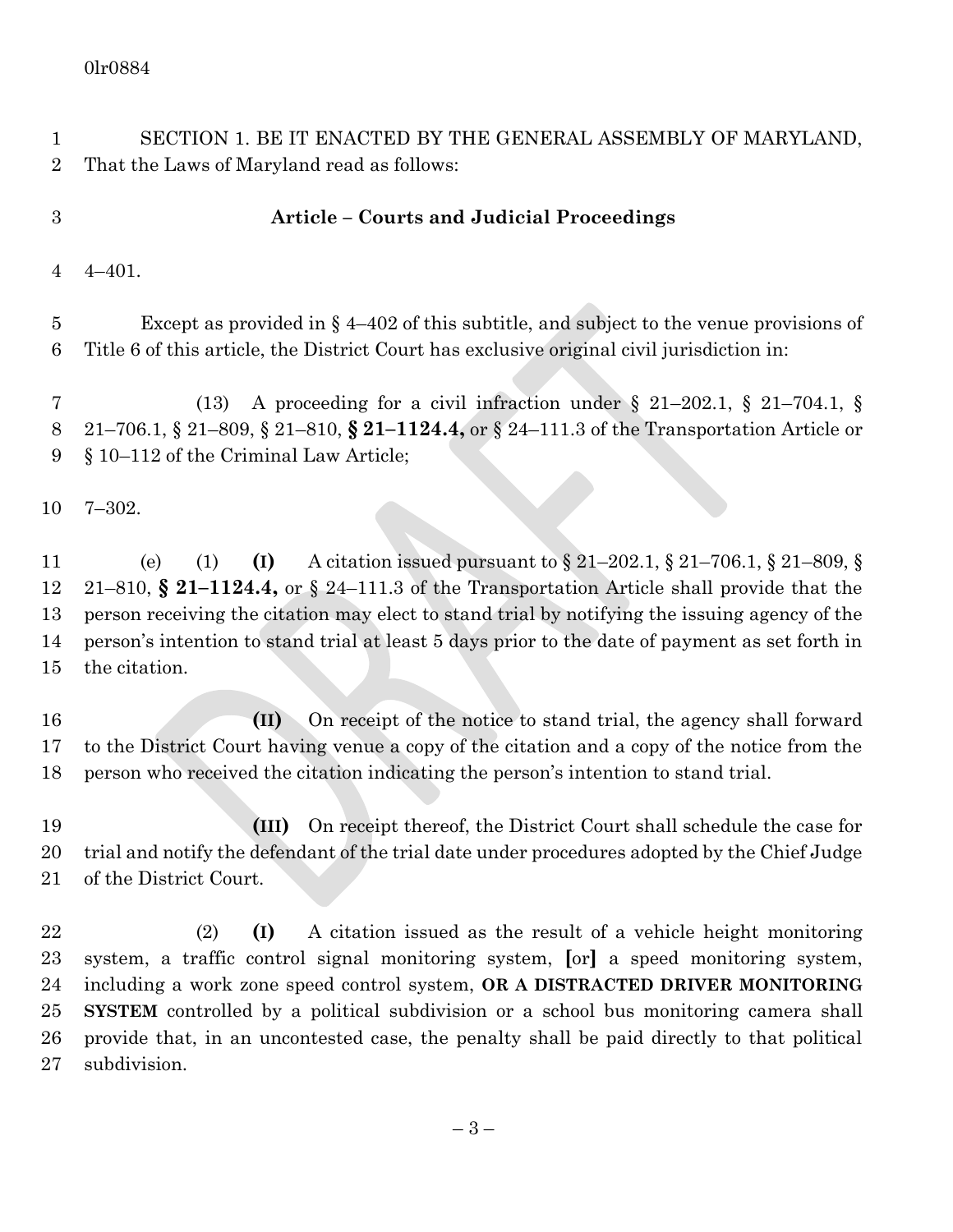**(II)** A citation issued as the result of a traffic control signal monitoring system or a work zone speed control system controlled by a State agency, or as a result of a vehicle height monitoring system, a traffic control signal monitoring system, a speed monitoring system, **A DISTRACTED DRIVER MONITORING SYSTEM,** or a school bus monitoring camera in a case contested in District Court, shall provide that the penalty shall be paid directly to the District Court.

 (3) Civil penalties resulting from citations issued using a vehicle height monitoring system, traffic control signal monitoring system, speed monitoring system, work zone speed control system, **DISTRACTED DRIVER MONITORING SYSTEM,** or school bus monitoring camera that are collected by the District Court shall be collected in accordance with subsection (a) of this section and distributed in accordance with § 12–118 of the Transportation Article.

- (4) (i) From the fines collected by a political subdivision as a result of violations enforced by speed monitoring systems**, DISTRACTED DRIVER MONITORING SYSTEMS,** or school bus monitoring cameras, a political subdivision:
- 16 16 1. May recover the costs of implementing and administering the speed monitoring systems**, DISTRACTED DRIVER MONITORING SYSTEMS,** or school bus monitoring cameras; and

 2. Subject to subparagraphs (ii) and (iii) of this paragraph, may spend any remaining balance solely for public safety purposes, including pedestrian safety programs.

22 (ii) 1. For any fiscal year, if the balance remaining from the fines collected by a political subdivision as a result of violations enforced by speed monitoring systems, after the costs of implementing and administering the systems are recovered in accordance with subparagraph (i)1 of this paragraph, is greater than 10% of the total revenues of the political subdivision for the fiscal year, the political subdivision shall remit any funds that exceed 10% of the total revenues to the Comptroller.

- 28 2. The Comptroller shall deposit any money remitted under this subparagraph to the General Fund of the State.
- (iii) The fines collected by Prince George's County as a result of violations enforced by speed monitoring systems on Maryland Route 210 shall be remitted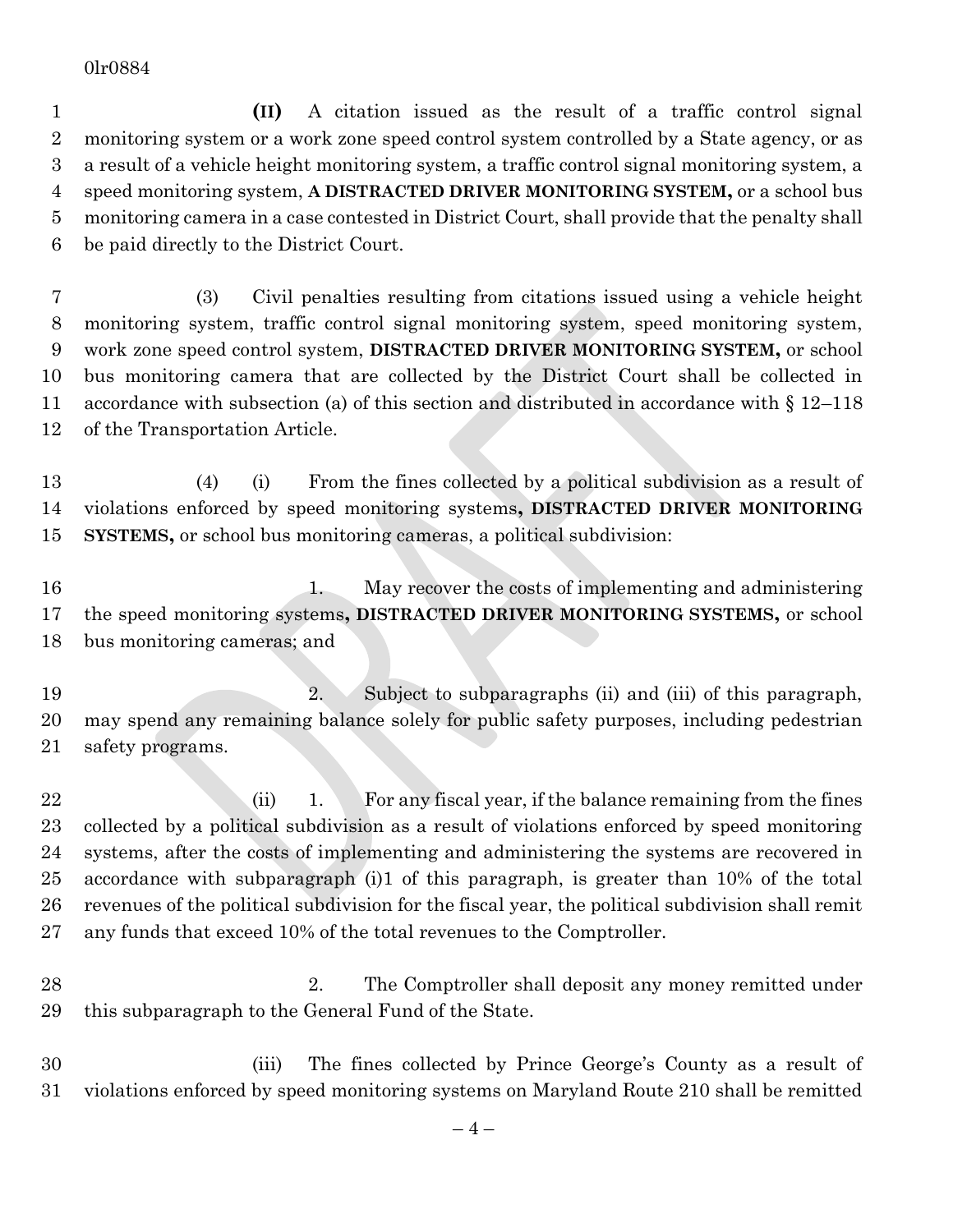to the Comptroller for deposit into the Criminal Injuries Compensation Fund under § 11–819 of the Criminal Procedure Article.

 (5) From the fines collected by Baltimore City as a result of violations enforced by vehicle height monitoring systems, Baltimore City may:

 (i) Recover the costs of implementing and administering the vehicle height monitoring systems; and

(ii) Spend the remaining balance solely on roadway improvements.

10–311.

 (a) A recorded image of a motor vehicle produced by a traffic control signal monitoring system in accordance with § 21–202.1 of the Transportation Article is admissible in a proceeding concerning a civil citation issued under that section for a violation of § 21–202(h) of the Transportation Article without authentication.

 (b) A recorded image of a motor vehicle produced by a speed monitoring system in accordance with § 21–809 or § 21–810 of the Transportation Article is admissible in a proceeding concerning a civil citation issued under that section for a violation of Title 21, Subtitle 8 of the Transportation Article without authentication.

 (c) A recorded image of a motor vehicle produced by a school bus monitoring camera in accordance with § 21–706.1 of the Transportation Article is admissible in a proceeding concerning a civil citation issued under that section for a violation of § 21–706 of the Transportation Article without authentication.

 (d) **A RECORDED IMAGE OF A MOTOR VEHICLE PRODUCED BY A DISTRACTED DRIVER MONITORING SYSTEM IN ACCORDANCE WITH § 21–1124.4 OF THE TRANSPORTATION ARTICLE IS ADMISSIBLE IN A PROCEEDING CONCERNING A CIVIL CITATION ISSUED UNDER THAT SECTION FOR A VIOLATION OF § 21–1124, § 21–1124.1, OR § 21–1124.2 OF THE TRANSPORTATION ARTICLE WITHOUT AUTHENTICATION.**

 **(E)** A recorded image of a motor vehicle produced by a vehicle height monitoring system in accordance with § 24–111.3 of the Transportation Article is admissible in a proceeding concerning a civil citation issued under that section for a violation of a State or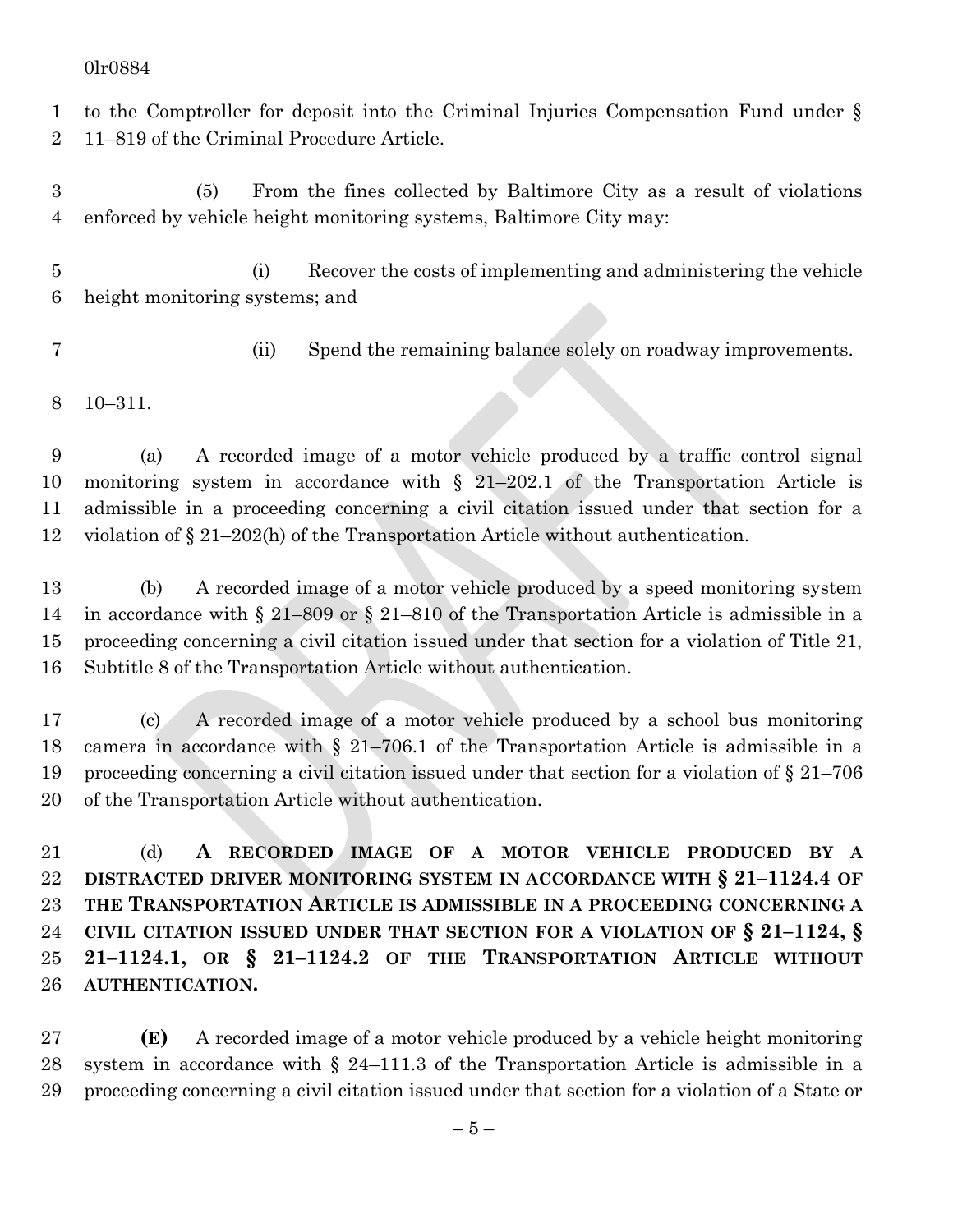local law restricting the presence of certain vehicles during certain times without authentication.

 **[**(e)**] (F)** In any other judicial proceeding, a recorded image produced by a vehicle height monitoring system, traffic control signal monitoring system, speed monitoring system, work zone speed control system, or school bus monitoring camera is admissible as otherwise provided by law.

### **Article – Transportation**

21–1124.

 (c) An individual who is under the age of 18 years may not use a wireless communication device while operating a motor vehicle.

21–1124.1.

 (b) Subject to subsection (c) of this section, an individual may not use a text messaging device to write, send, or read a text message or an electronic message while operating a motor vehicle in the travel portion of the roadway.

21–1124.2.

 (c) The following individuals may not use a handheld telephone while operating a motor vehicle:

 (1) A driver of a Class H (school) vehicle that is carrying passengers and in motion; and

 (2) A holder of a learner's instructional permit or a provisional driver's license who is 18 years of age or older.

 (d) (1) This subsection does not apply to an individual specified in subsection (c) of this section.

 (2) A driver of a motor vehicle that is in motion may not use the driver's hands to use a handheld telephone other than to initiate or terminate a wireless telephone call or to turn on or turn off the handheld telephone.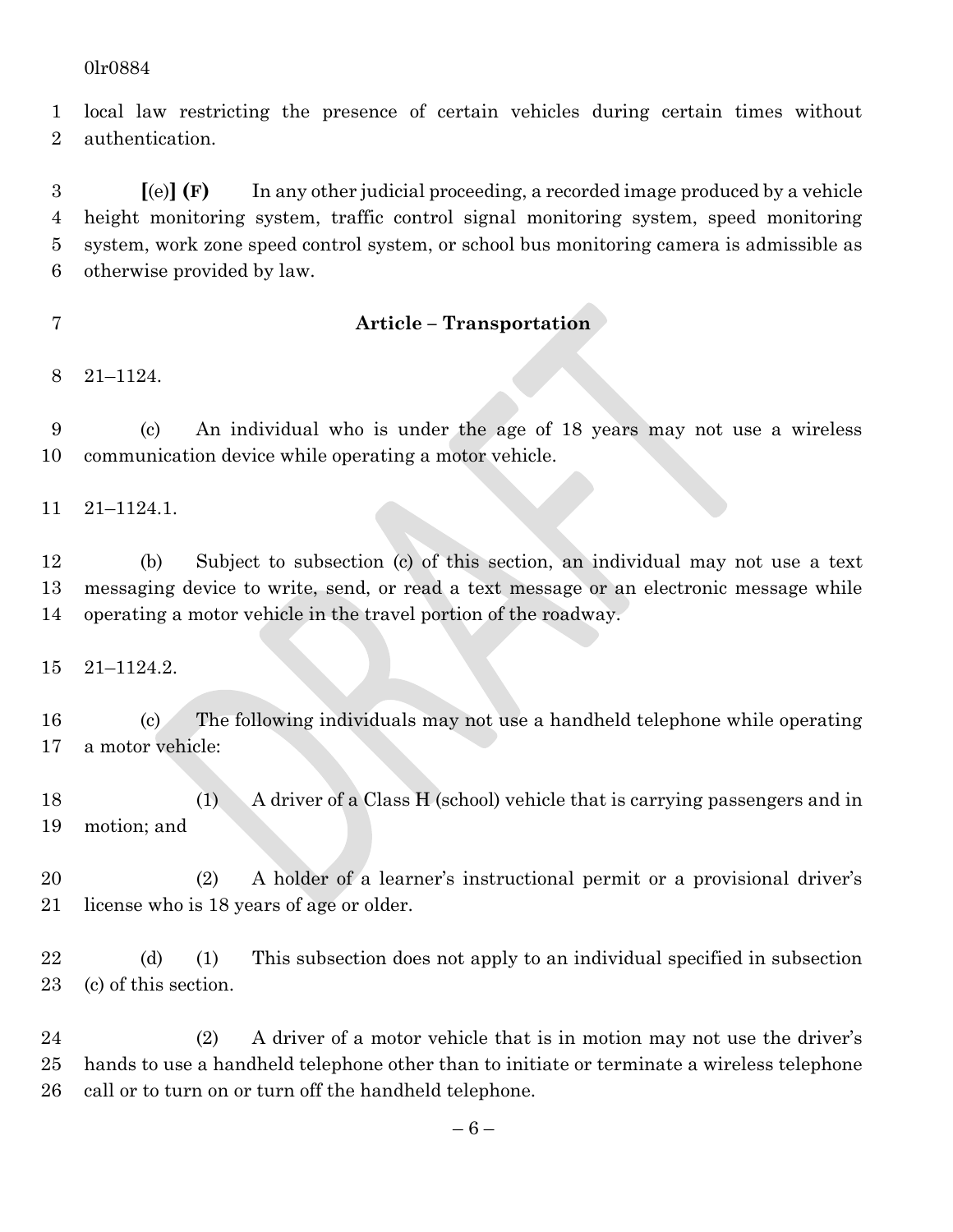**21–1124.4.**

 **(A) (1) IN THIS SECTION THE FOLLOWING WORDS HAVE THE MEANINGS INDICATED.**

 **(2) "DISTRACTED DRIVER MONITORING SYSTEM" MEANS A DEVICE DESIGNED TO CAPTURE A RECORDED IMAGE OF A DRIVER OF A MOTOR VEHICLE COMMITTING A VIOLATION.**

 **(3) "LAW ENFORCEMENT AGENCY" MEANS A LAW ENFORCEMENT AGENCY OF MONTGOMERY COUNTY THAT IS AUTHORIZED TO ISSUE A CITATION FOR A VIOLATION OF THE MARYLAND VEHICLE LAW OR OF LOCAL TRAFFIC LAWS OR REGULATIONS.**

 **(4) (I) "OWNER" MEANS THE REGISTERED OWNER OF A MOTOR VEHICLE OR A LESSEE OF A MOTOR VEHICLE UNDER A LEASE OF 6 MONTHS OR MORE.**

**(II) "OWNER" DOES NOT INCLUDE:**

**1. A MOTOR VEHICLE LEASING COMPANY; OR**

 **2. A HOLDER OF A SPECIAL REGISTRATION PLATE ISSUED UNDER TITLE 13, SUBTITLE 9, PART III OF THIS ARTICLE.**

 **(5) "RECORDED IMAGE" MEANS IMAGES RECORDED BY A DISTRACTED DRIVER MONITORING SYSTEM:**

 **(I) ON: 1. TWO OR MORE PHOTOGRAPHS; 2. TWO OR MORE MICROPHOTOGRAPHS; 3. TWO OR MORE ELECTRONIC IMAGES; 4. VIDEOTAPE; OR**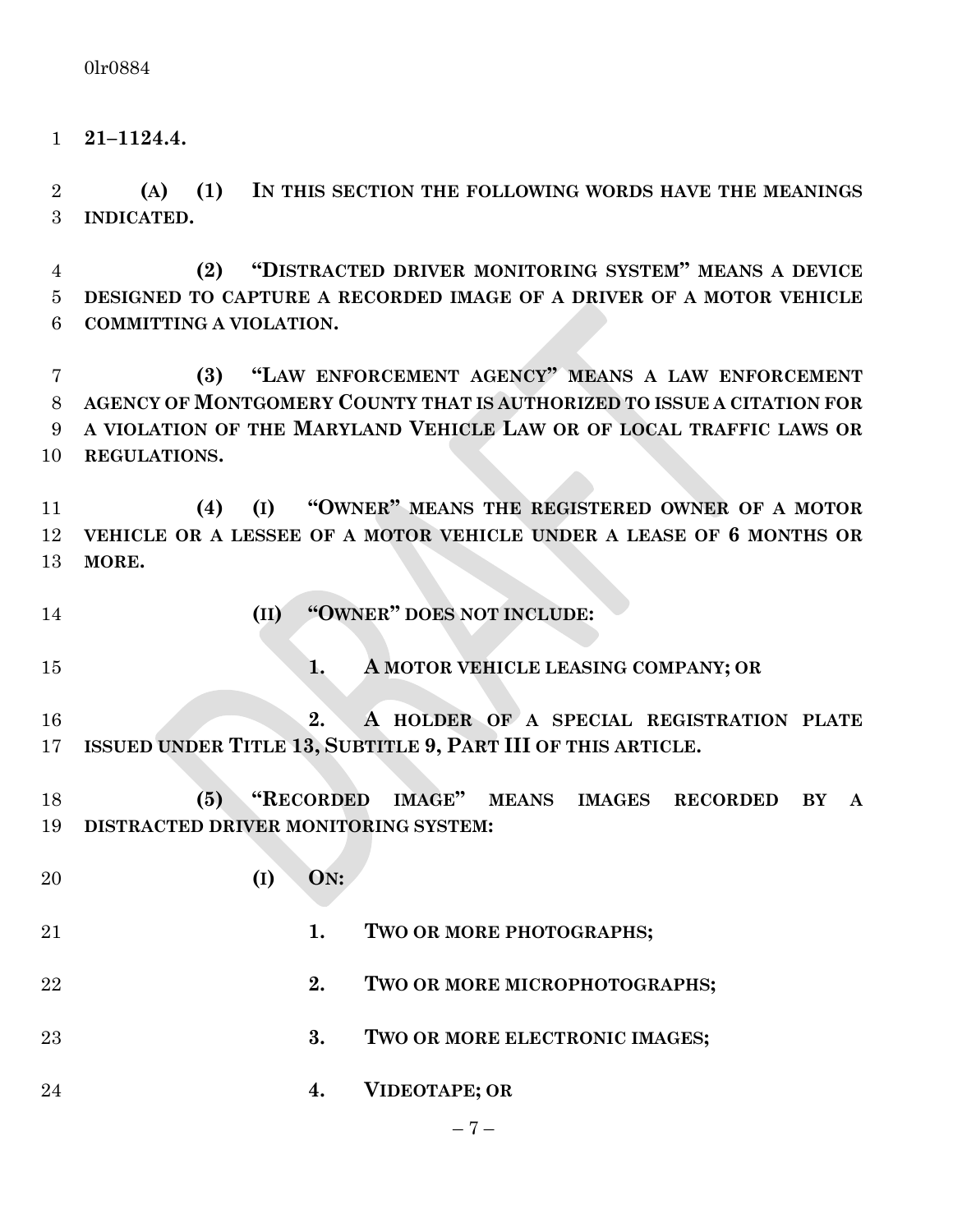- 
- **5. ANY OTHER MEDIUM; AND**

 **(II) SHOWING A MOTOR VEHICLE AND, ON AT LEAST ONE IMAGE OR PORTION OF TAPE, CLEARLY IDENTIFYING THE REGISTRATION PLATE NUMBER OF THE MOTOR VEHICLE.**

 **(6) "VIOLATION" MEANS A VIOLATION OF § 21–1124, § 21–1124.1, OR § 21–1124.2 OF THIS SUBTITLE.**

**(B) THIS SECTION APPLIES ONLY IN MONTGOMERY COUNTY.**

 **(C) (1) A DISTRACTED DRIVER MONITORING SYSTEM MAY NOT BE USED IN MONTGOMERY COUNTY UNLESS ITS USE IS AUTHORIZED BY THE GOVERNING BODY OF MONTGOMERY COUNTY BY LOCAL LAW ENACTED AFTER REASONABLE NOTICE AND A PUBLIC HEARING.**

 **(2) IF AUTHORIZED BY THE GOVERNING BODY OF MONTGOMERY COUNTY, A LAW ENFORCEMENT AGENCY MAY PLACE DISTRACTED DRIVER MONITORING SYSTEMS ON HIGHWAYS LOCATED IN MONTGOMERY COUNTY.**

 **(D) A RECORDED IMAGE BY A DISTRACTED DRIVER MONITORING SYSTEM UNDER THIS SECTION INDICATING THAT THE DRIVER OF A MOTOR VEHICLE HAS COMMITTED A VIOLATION SHALL INCLUDE:**

**(1) AN IMAGE OF THE MOTOR VEHICLE;**

 **(2) AN IMAGE OF AT LEAST ONE OF THE MOTOR VEHICLE'S REGISTRATION PLATES;**

- 
- **(3) THE TIME AND DATE OF THE VIOLATION; AND**
- 
- **(4) TO THE EXTENT POSSIBLE, THE LOCATION OF THE VIOLATION.**

 **(E) (1) UNLESS THE DRIVER OF THE MOTOR VEHICLE RECEIVED A CITATION FROM A POLICE OFFICER AT THE TIME OF THE VIOLATION, THE OWNER OR, IN ACCORDANCE WITH SUBSECTION (H)(5) OF THIS SECTION, THE DRIVER OF A MOTOR VEHICLE IS SUBJECT TO A CIVIL PENALTY IF THE MOTOR VEHICLE IS**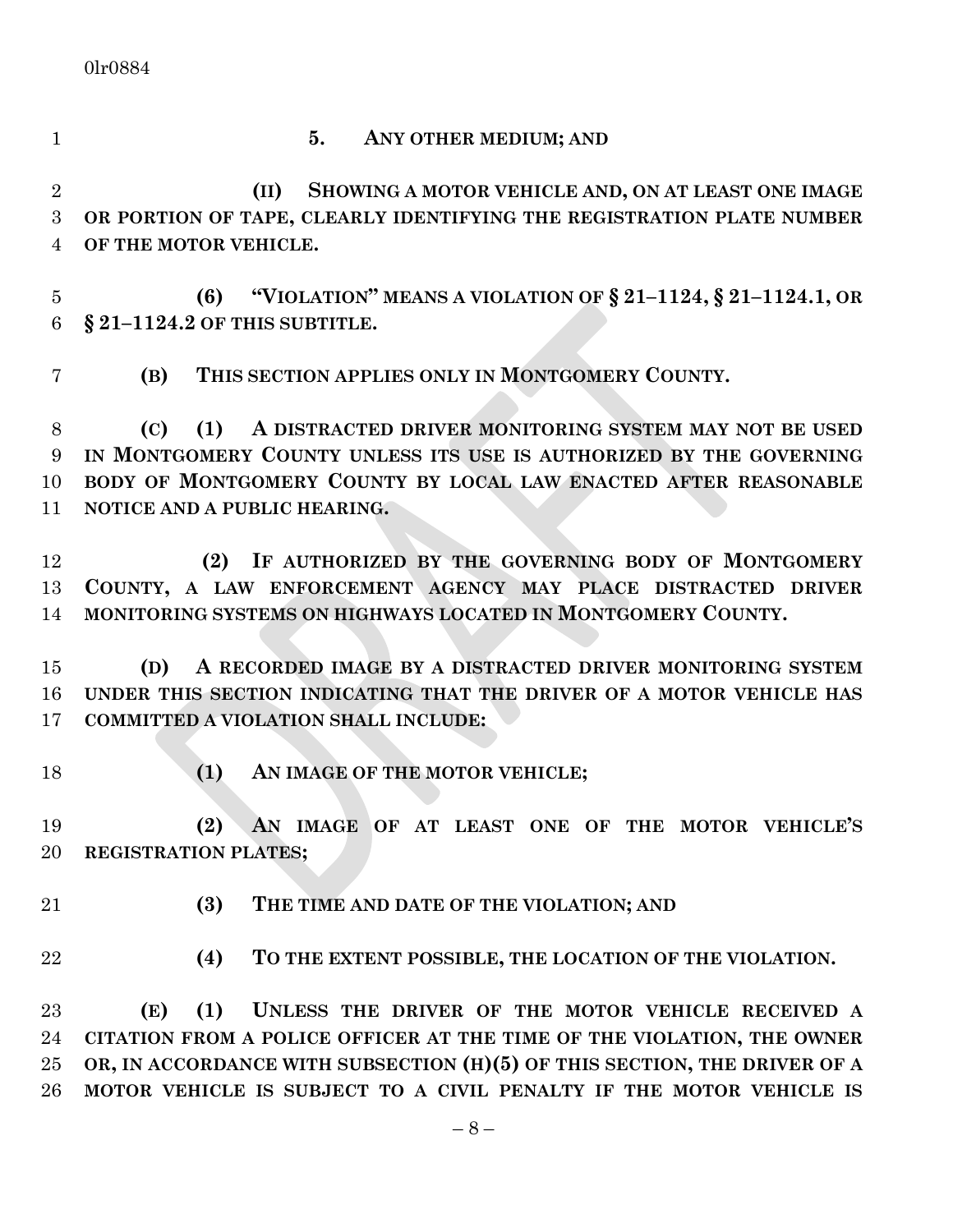**RECORDED BY A DISTRACTED DRIVER MONITORING SYSTEM DURING THE COMMISSION OF A VIOLATION.**

 **(2) A CIVIL PENALTY UNDER THIS SUBSECTION MAY NOT EXCEED \$500.**

 **(3) FOR PURPOSES OF THIS SECTION, THE DISTRICT COURT SHALL PRESCRIBE:**

 **(I) A UNIFORM CITATION FORM CONSISTENT WITH SUBSECTION (F)(1) OF THIS SECTION AND § 7–302 OF THE COURTS ARTICLE; AND**

 **(II) A CIVIL PENALTY, WHICH SHALL BE INDICATED ON THE CITATION, TO BE PAID BY PERSONS WHO CHOOSE TO PREPAY THE CIVIL PENALTY WITHOUT APPEARING IN DISTRICT COURT.**

 **(F) (1) SUBJECT TO THE PROVISIONS OF PARAGRAPHS (2) THROUGH (5) OF THIS SUBSECTION, A LAW ENFORCEMENT AGENCY SHALL MAIL TO THE OWNER LIABLE UNDER SUBSECTION (E) OF THIS SECTION A CITATION THAT SHALL INCLUDE:**

 **(I) THE NAME AND ADDRESS OF THE REGISTERED OWNER OF THE VEHICLE;**

 **(II) THE REGISTRATION NUMBER OF THE MOTOR VEHICLE INVOLVED IN THE VIOLATION;**

**(III) THE VIOLATION CHARGED;**

 **(IV) TO THE EXTENT POSSIBLE, THE LOCATION OF THE VIOLATION;**

- **(V) THE DATE AND TIME OF THE VIOLATION;**
- **(VI) A COPY OF THE RECORDED IMAGE;**

 **(VII) THE AMOUNT OF THE CIVIL PENALTY IMPOSED AND THE DATE BY WHICH THE CIVIL PENALTY MUST BE PAID;**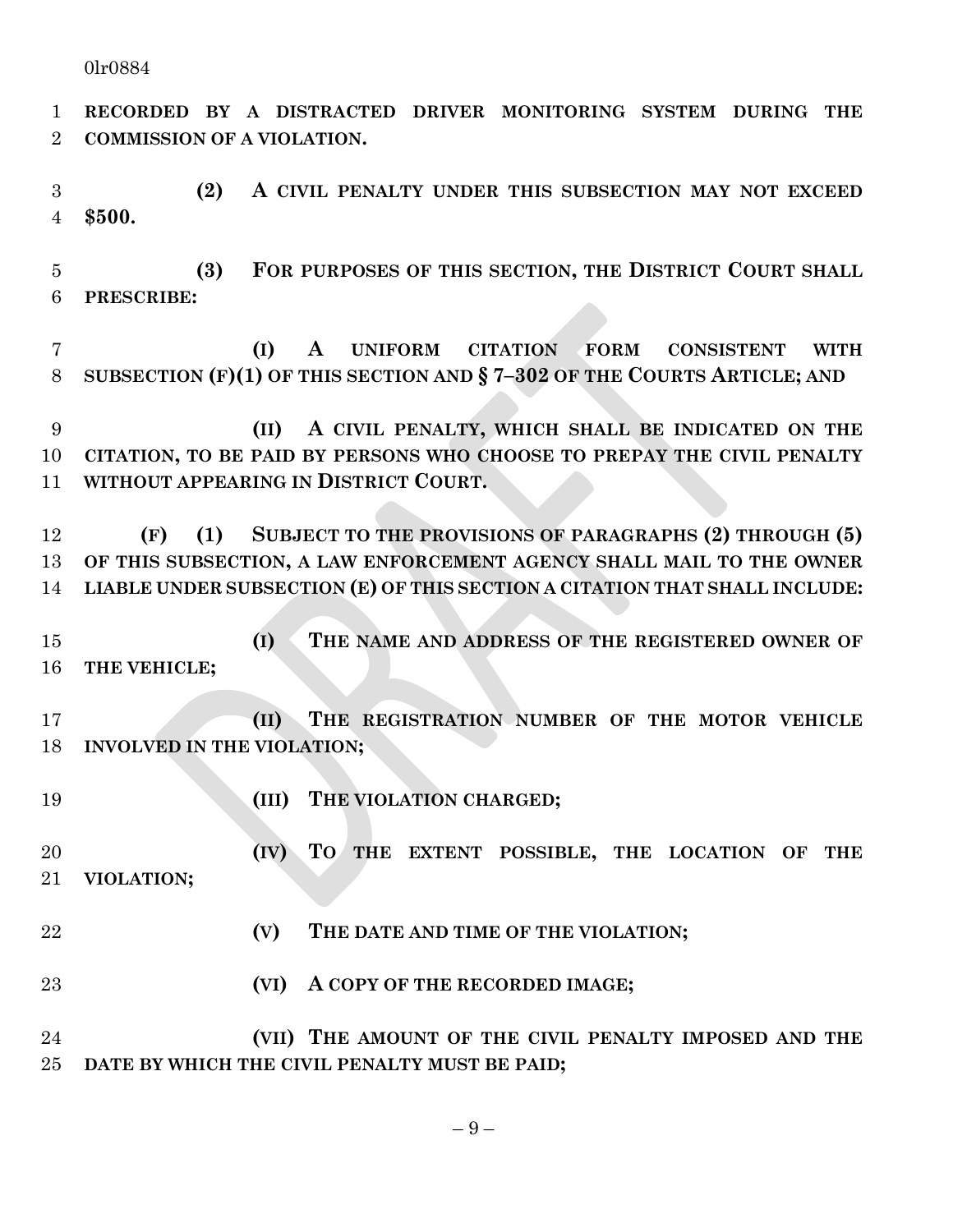**(VIII) A SIGNED STATEMENT BY A TECHNICIAN EMPLOYED BY THE LAW ENFORCEMENT AGENCY THAT, BASED ON THE INSPECTION OF THE RECORDED IMAGE, THE MOTOR VEHICLE WAS BEING OPERATED DURING THE COMMISSION OF A VIOLATION;**

 **(IX) A STATEMENT THAT THE RECORDED IMAGE IS EVIDENCE OF A VIOLATION; AND**

 **(X) INFORMATION ADVISING THE PERSON ALLEGED TO BE LIABLE UNDER THIS SECTION:**

 **1. OF THE MANNER AND TIME IN WHICH LIABILITY AS ALLEGED IN THE CITATION MAY BE CONTESTED IN THE DISTRICT COURT; AND**

 **2. THAT FAILURE TO PAY THE CIVIL PENALTY OR TO CONTEST LIABILITY IN A TIMELY MANNER IS AN ADMISSION OF LIABILITY AND MAY RESULT IN REFUSAL OR SUSPENSION OF THE MOTOR VEHICLE REGISTRATION.**

 **(2) THE LAW ENFORCEMENT AGENCY MAY MAIL A WARNING NOTICE IN PLACE OF A CITATION TO THE OWNER LIABLE UNDER SUBSECTION (E) OF THIS SECTION.**

 **(3) (I) BEFORE MAILING A CITATION TO A MOTOR VEHICLE RENTAL COMPANY LIABLE UNDER SUBSECTION (E) OF THIS SECTION, A LAW ENFORCEMENT AGENCY SHALL MAIL A NOTICE TO THE MOTOR VEHICLE RENTAL COMPANY STATING THAT A CITATION WILL BE MAILED TO THE MOTOR VEHICLE RENTAL COMPANY UNLESS, WITHIN 45 DAYS AFTER RECEIVING THE NOTICE, THE MOTOR VEHICLE RENTAL COMPANY PROVIDES THE LAW ENFORCEMENT AGENCY WITH:**

 **1. A STATEMENT MADE UNDER OATH THAT STATES THE NAME AND LAST KNOWN MAILING ADDRESS OF THE INDIVIDUAL DRIVING OR RENTING THE MOTOR VEHICLE WHEN THE VIOLATION OCCURRED;**

 **2. A. A STATEMENT MADE UNDER OATH THAT STATES THAT THE MOTOR VEHICLE RENTAL COMPANY IS UNABLE TO DETERMINE WHO WAS DRIVING OR RENTING THE VEHICLE AT THE TIME THE VIOLATION OCCURRED BECAUSE THE MOTOR VEHICLE WAS STOLEN AT THE TIME OF THE**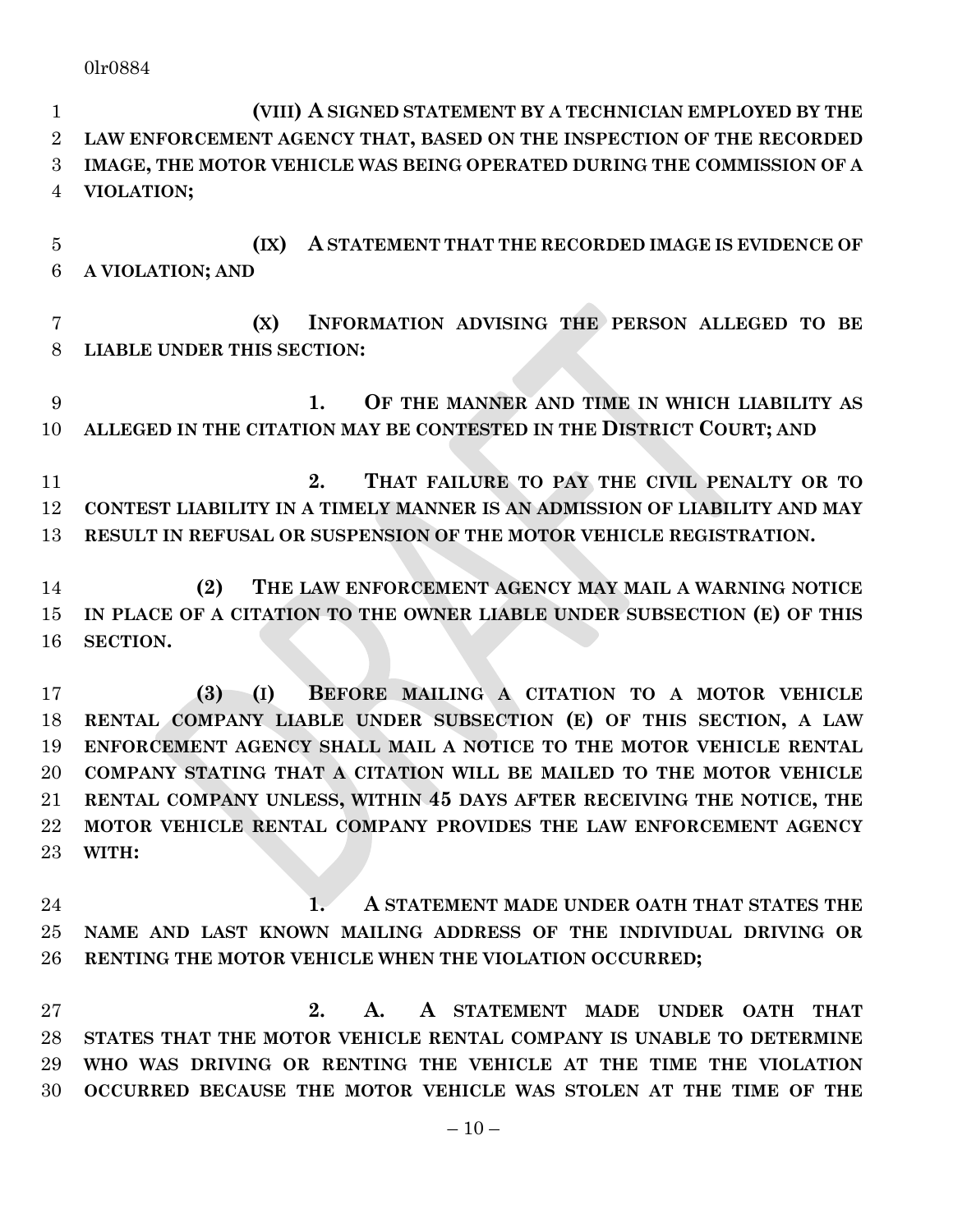**VIOLATION; AND**

 **B. A COPY OF THE POLICE REPORT ASSOCIATED WITH THE MOTOR VEHICLE THEFT CLAIMED UNDER ITEM A OF THIS ITEM; OR 3. PAYMENT FOR THE PENALTY ASSOCIATED WITH THE VIOLATION. (II) A LAW ENFORCEMENT AGENCY MAY NOT MAIL A CITATION TO A MOTOR VEHICLE RENTAL COMPANY LIABLE UNDER SUBSECTION (E) OF THIS SECTION IF THE MOTOR VEHICLE RENTAL COMPANY COMPLIES WITH SUBPARAGRAPH (I) OF THIS PARAGRAPH. (4) EXCEPT AS PROVIDED IN PARAGRAPH (3) OF THIS SUBSECTION AND SUBSECTION (H)(5) OF THIS SECTION, A CITATION ISSUED UNDER THIS SECTION SHALL BE MAILED NOT LATER THAN 2 WEEKS AFTER THE ALLEGED VIOLATION. (5) A PERSON WHO RECEIVES A CITATION UNDER PARAGRAPH (1) OF THIS SUBSECTION MAY: (I) PAY THE CIVIL PENALTY, IN ACCORDANCE WITH INSTRUCTIONS ON THE CITATION, DIRECTLY TO MONTGOMERY COUNTY; OR (II) ELECT TO STAND TRIAL FOR THE ALLEGED VIOLATION. (G) (1) A CERTIFICATE ALLEGING THAT A VIOLATION OCCURRED, SWORN TO OR AFFIRMED BY A DULY AUTHORIZED AGENT OF A LAW ENFORCEMENT AGENCY, BASED ON THE INSPECTION OF A RECORDED IMAGE PRODUCED BY A DISTRACTED DRIVER MONITORING SYSTEM SHALL BE EVIDENCE OF THE FACTS CONTAINED IN THE CERTIFICATE AND SHALL BE ADMISSIBLE IN ANY PROCEEDING CONCERNING THE ALLEGED VIOLATION. (2) ADJUDICATION OF LIABILITY SHALL BE BASED ON A PREPONDERANCE OF EVIDENCE. (H) (1)** THE DISTRICT COURT MAY CONSIDER IN DEFENSE OF A **VIOLATION:**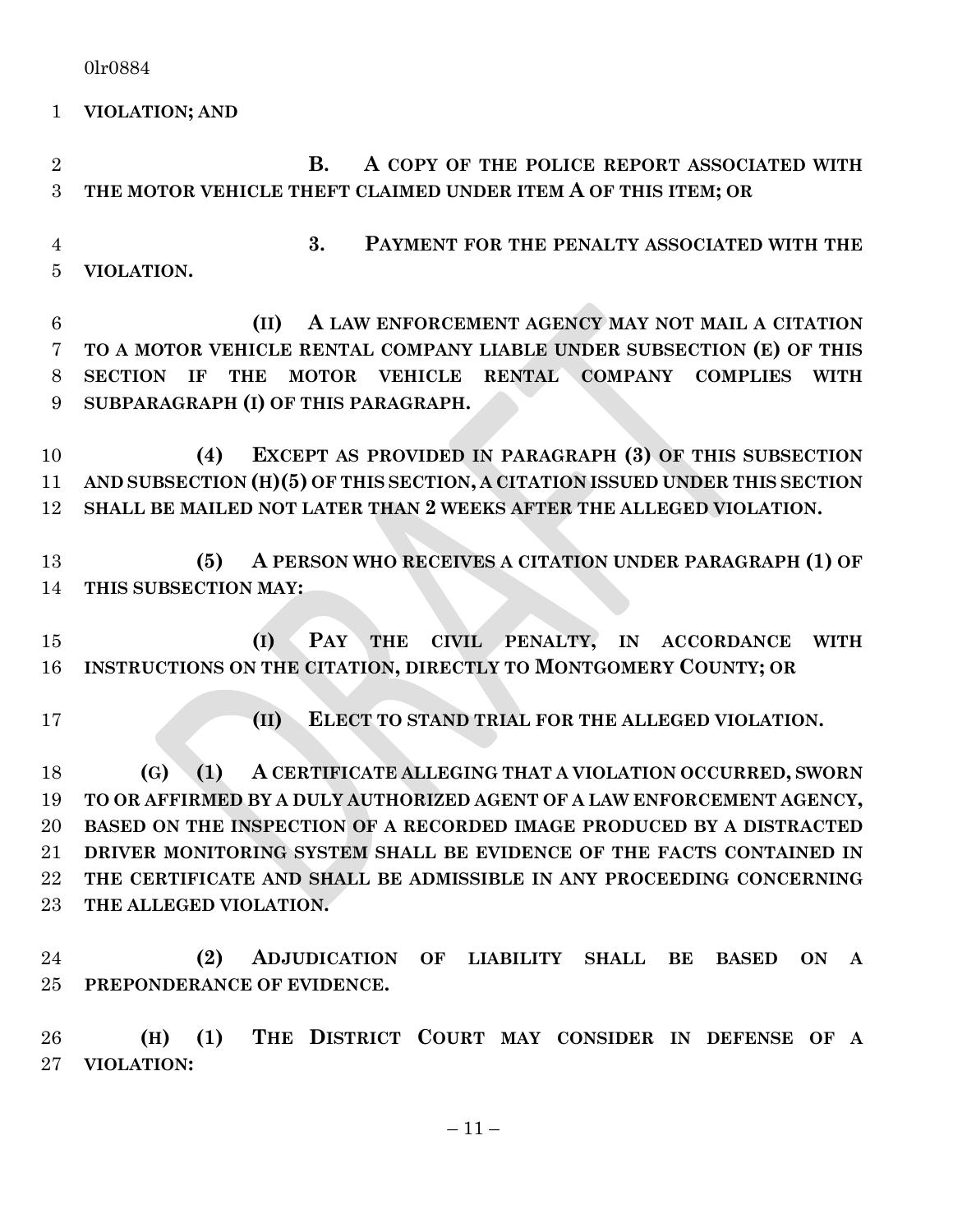**(I) SUBJECT TO PARAGRAPH (2) OF THIS SUBSECTION, THAT THE MOTOR VEHICLE OR REGISTRATION PLATES OF THE MOTOR VEHICLE WERE STOLEN BEFORE THE VIOLATION OCCURRED AND WERE NOT UNDER THE CONTROL OR POSSESSION OF THE OWNER AT THE TIME OF THE VIOLATION;**

 **(II) SUBJECT TO PARAGRAPH (3) OF THIS SUBSECTION, EVIDENCE THAT THE PERSON NAMED IN THE CITATION WAS NOT OPERATING THE VEHICLE AT THE TIME OF THE VIOLATION; AND**

 **(III) ANY OTHER ISSUES AND EVIDENCE THAT THE DISTRICT COURT DEEMS PERTINENT.**

 **(2) TO DEMONSTRATE THAT THE MOTOR VEHICLE OR THE REGISTRATION PLATES WERE STOLEN BEFORE THE VIOLATION OCCURRED AND WERE NOT UNDER THE CONTROL OR POSSESSION OF THE OWNER AT THE TIME OF THE VIOLATION, THE OWNER MUST SUBMIT PROOF THAT A POLICE REPORT ABOUT THE STOLEN MOTOR VEHICLE OR REGISTRATION PLATES WAS FILED IN A TIMELY MANNER.**

 **(3) TO SATISFY THE EVIDENTIARY BURDEN UNDER PARAGRAPH (1)(II) OF THIS SUBSECTION, THE PERSON NAMED IN THE CITATION SHALL PROVIDE TO THE DISTRICT COURT EVIDENCE TO THE SATISFACTION OF THE DISTRICT COURT OF WHO WAS OPERATING THE VEHICLE AT THE TIME OF THE VIOLATION, INCLUDING, AT A MINIMUM, THE OPERATOR'S NAME AND CURRENT ADDRESS.**

 **(4) (I) THE PROVISIONS OF THIS PARAGRAPH APPLY ONLY TO A CITATION THAT INVOLVES A CLASS E (TRUCK) VEHICLE WITH A REGISTERED GROSS WEIGHT OF 26,001 POUNDS OR MORE, CLASS F (TRACTOR) VEHICLE, CLASS G (TRAILER) VEHICLE OPERATED IN COMBINATION WITH A CLASS F (TRACTOR) VEHICLE, OR CLASS P (PASSENGER BUS) VEHICLE.**

 **(II) TO SATISFY THE EVIDENTIARY BURDEN UNDER PARAGRAPH (1)(II) OF THIS SUBSECTION, THE PERSON NAMED IN A CITATION DESCRIBED UNDER SUBPARAGRAPH (I) OF THIS PARAGRAPH MAY PROVIDE TO THE DISTRICT COURT A LETTER, SWORN TO OR AFFIRMED BY THE PERSON AND MAILED BY CERTIFIED MAIL, RETURN RECEIPT REQUESTED, THAT:**

**1. STATES THAT THE PERSON NAMED IN THE CITATION**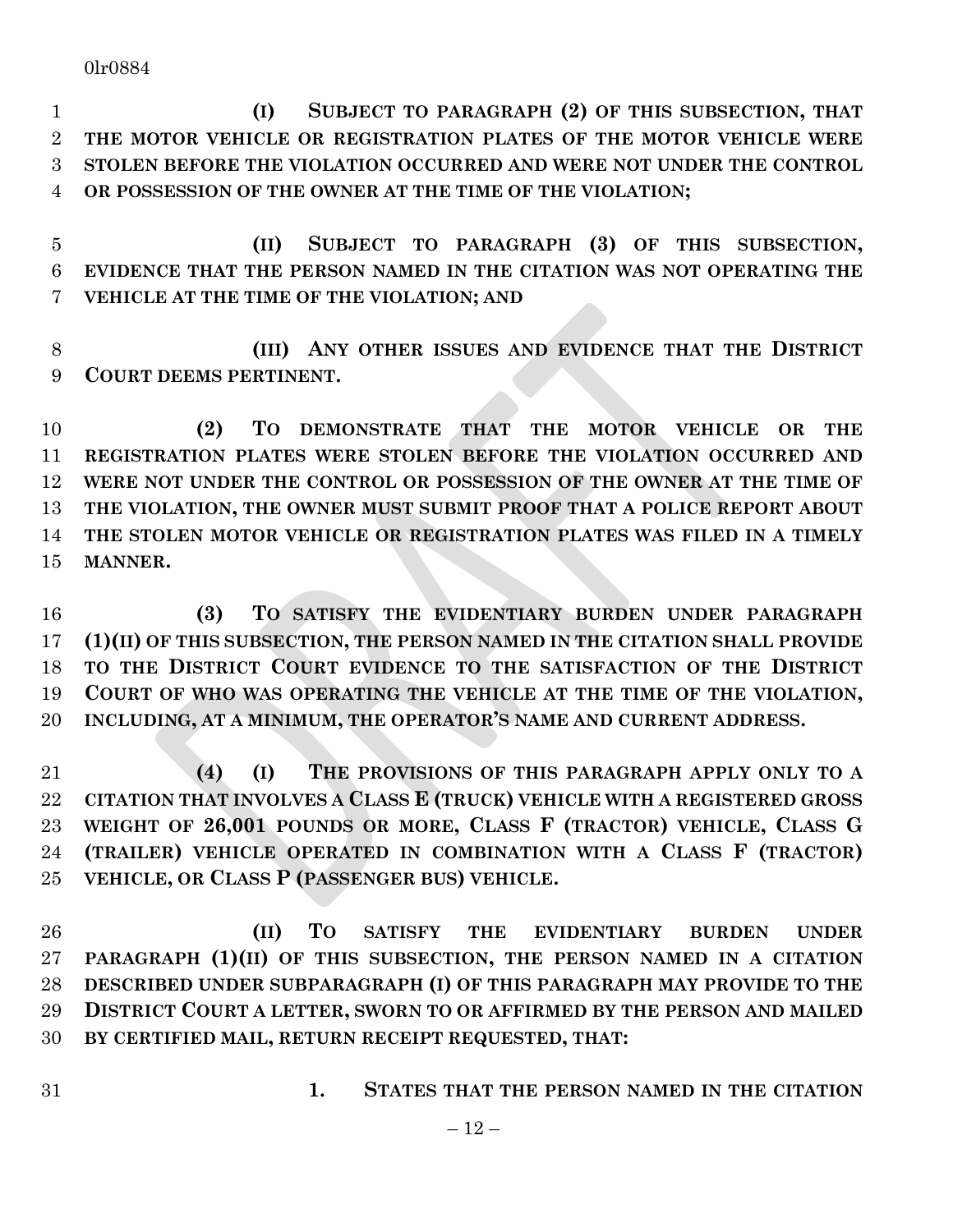### **WAS NOT OPERATING THE VEHICLE AT THE TIME OF THE VIOLATION; AND**

 **2. PROVIDES THE NAME, ADDRESS, AND DRIVER'S LICENSE IDENTIFICATION NUMBER OF THE PERSON WHO WAS OPERATING THE VEHICLE AT THE TIME OF THE VIOLATION.**

- **(5) (I) IF THE DISTRICT COURT FINDS THAT THE PERSON NAMED IN THE CITATION WAS NOT OPERATING THE VEHICLE AT THE TIME OF THE VIOLATION OR RECEIVES EVIDENCE UNDER PARAGRAPH (4)(II)2 OF THIS SUBSECTION IDENTIFYING THE PERSON DRIVING THE VEHICLE AT THE TIME OF THE VIOLATION, THE CLERK OF THE COURT SHALL PROVIDE TO THE LAW ENFORCEMENT AGENCY ISSUING THE CITATION A COPY OF ANY EVIDENCE SUBSTANTIATING WHO WAS OPERATING THE VEHICLE AT THE TIME OF THE VIOLATION.**
- **(II) ON THE RECEIPT OF SUBSTANTIATING EVIDENCE FROM THE DISTRICT COURT UNDER SUBPARAGRAPH (I) OF THIS PARAGRAPH, THE LAW ENFORCEMENT AGENCY MAY ISSUE A CITATION AS PROVIDED IN SUBSECTION (F) OF THIS SECTION TO THE PERSON WHO THE EVIDENCE INDICATES WAS OPERATING THE VEHICLE AT THE TIME OF THE VIOLATION.**
- **(III) A CITATION ISSUED UNDER SUBPARAGRAPH (II) OF THIS PARAGRAPH SHALL BE MAILED NOT LATER THAN 2 WEEKS AFTER RECEIPT OF THE EVIDENCE FROM THE DISTRICT COURT.**
- **(I) IF THE CIVIL PENALTY IS NOT PAID AND THE VIOLATION IS NOT CONTESTED, THE ADMINISTRATION MAY REFUSE TO REGISTER OR REREGISTER OR MAY SUSPEND THE REGISTRATION OF THE MOTOR VEHICLE.**
- **(J) A VIOLATION FOR WHICH A CIVIL PENALTY IS IMPOSED UNDER THIS SECTION:**
- **(1) IS NOT A MOVING VIOLATION FOR THE PURPOSE OF ASSESSING POINTS UNDER § 16–402 OF THIS ARTICLE AND MAY NOT BE RECORDED BY THE ADMINISTRATION ON THE DRIVING RECORD OF THE OWNER OR DRIVER OF THE VEHICLE; AND**
- **(2) MAY NOT BE CONSIDERED IN THE PROVISION OF MOTOR VEHICLE INSURANCE COVERAGE.**